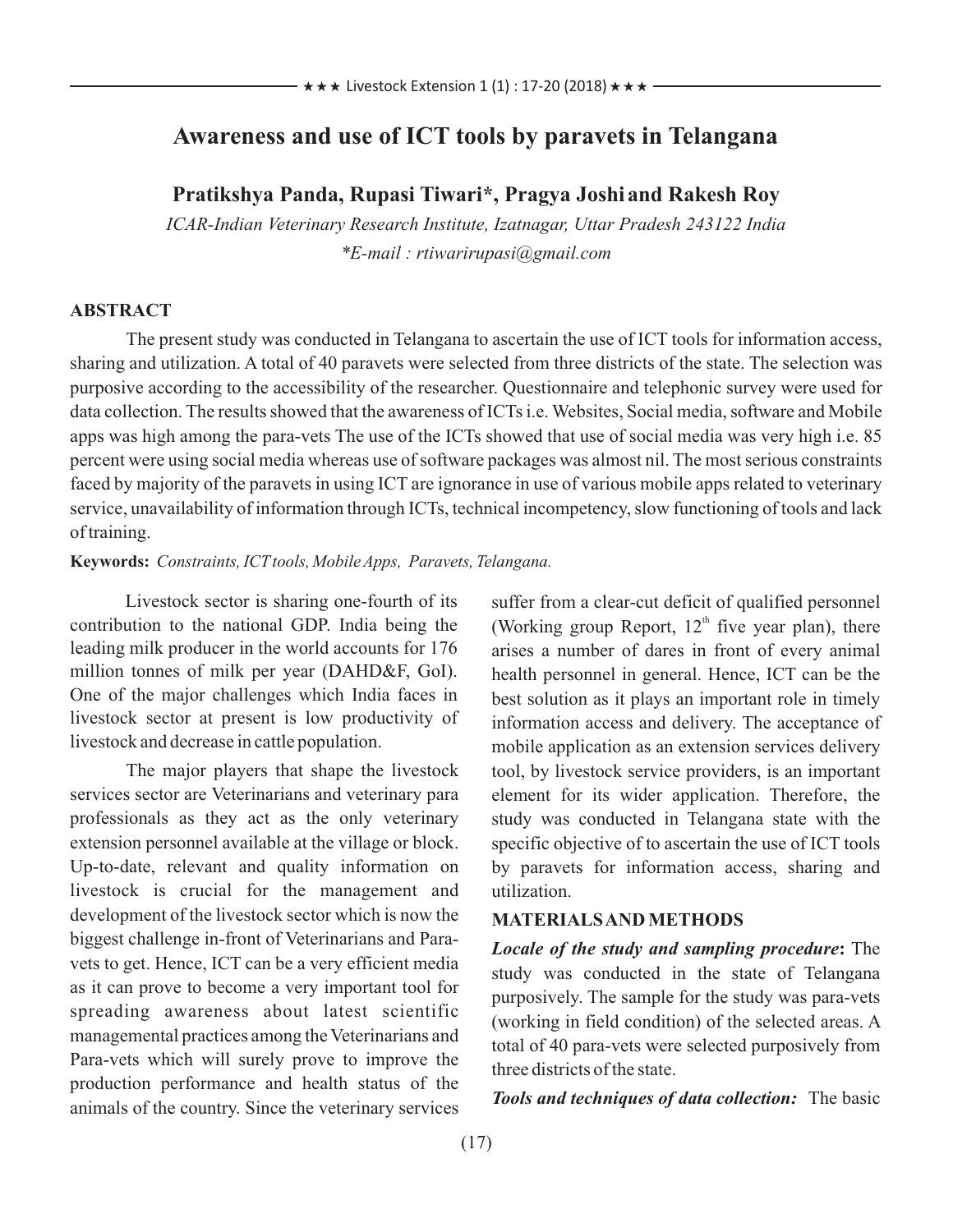tool used for the study was the questionnaire/ telephonic conversation. For constraints, schedule was developed containing 10 statements respectively and views were noted. Rank was given by the respondents according to their perceived seriousness from 1 to 10. Garrets Ranking Technique (Garret, 1981) has been used to analyse the constraints in using ICT tools by the respondents. The respondents were asked to rank the factors given. The order of merit, assigned by the respondents was converted into ranks by using the following formula,

*Percent position of each rank =*  $100 (R<sub>ii</sub> - 0.05)/N<sub>i</sub>$ 

Where  $R_{ii}$  = Rank given for the i<sup>th</sup> factors for the j<sup>th</sup> respondent.

 $N =$  Number of factors ranked by the j<sup>th</sup> respondent

The percentage position of each rank obtained was transformed into scores by referring to the table given by Henry Garret. Then for each factors the scores of individual respondents were added together and divided by the total number of the respondents for whom the score were added. These mean scores (MS) for all the aspects were arranged in order of merit and interpretation was drawn.The percentage position and their corresponding Garret's table value are shown in Table 1.

**Table 1. Percentage position and their corresponding Garret Value**

| Rank           | <b>Percentage Position</b> |        | <b>Garret's Table Value</b> |
|----------------|----------------------------|--------|-----------------------------|
|                | $100(1-0.5)/10$            | $=$ 5  | 82                          |
| $\overline{2}$ | $100(2-0.5)/10$            | $=15$  | 71                          |
| 3              | $100(3-0.5)/10$            | $=25$  | 64                          |
| 4              | $100(4-0.5)/10$            | $=35$  | 58                          |
| 5              | $100(5-0.5)/10$            | $=45$  | 53                          |
| 6              | $100(6-0.5)/10$            | $= 55$ | 48                          |
| 7              | $100(7-0.5)/10$            | $=65$  | 43                          |
| 8              | $100(8-0.5)/10$            | $=75$  | 37                          |
| 9              | $100(9-0.5)/10$            | $=85$  | 30                          |
| 10             | $100(10-0.5)/10$           | $=95$  | 19                          |

## **RESULTS AND DISCUSSION**

It is inducible from Table 2 that the awareness about

ICTs among paravets was quite good i.e. Websites (95.00 %), Social media (100%), Software (57.50 %) and mobile app (95.00 %). When it came to use of ICT tools, it also showed good results indicating 73.68 per cent were using Websites, Social media (85.00%), mobile Apps (76.31%). This goes in contrary with Baig's (2015) findings which shows that the majority (66.67%) of the respondents had medium level of ICTutilization. None of the paravets under the present study were using any kind of software packages.

|      | Table. 2: Awareness & use of ICT tools by Para- |  |  |  |  |
|------|-------------------------------------------------|--|--|--|--|
| vets |                                                 |  |  |  |  |

| <b>Awareness and use</b> | <b>Para-vets</b><br>$(n=40)$ |               |  |
|--------------------------|------------------------------|---------------|--|
|                          | Aware                        | <b>Use</b>    |  |
| Websites                 | 38<br>(95.0)                 | 28<br>(73.68) |  |
| Social media             | 40<br>(100.0)                | 34<br>(85.00) |  |
| Software packages        | 23<br>(57.50)                | (0.0)         |  |
| Mobile apps              | 38<br>(95.0)                 | 29<br>(76.31) |  |

The result from the current study (Table 3) on mobile phone used showed that cent percent of the para-vets were having smart phone which is a very good pointer of ICTs popularity among them as any kind of websites or apps can be effectively accessed through smart phone.

**Table. 3: Distribution of respondents according to the type of mobile phone used**

| Type of phone       | Para -vets     |
|---------------------|----------------|
|                     | $n=40$         |
| Smart phone users   | 40<br>(100.00) |
| Feature phone users | 12.5           |

*\*Table shows multiple responses*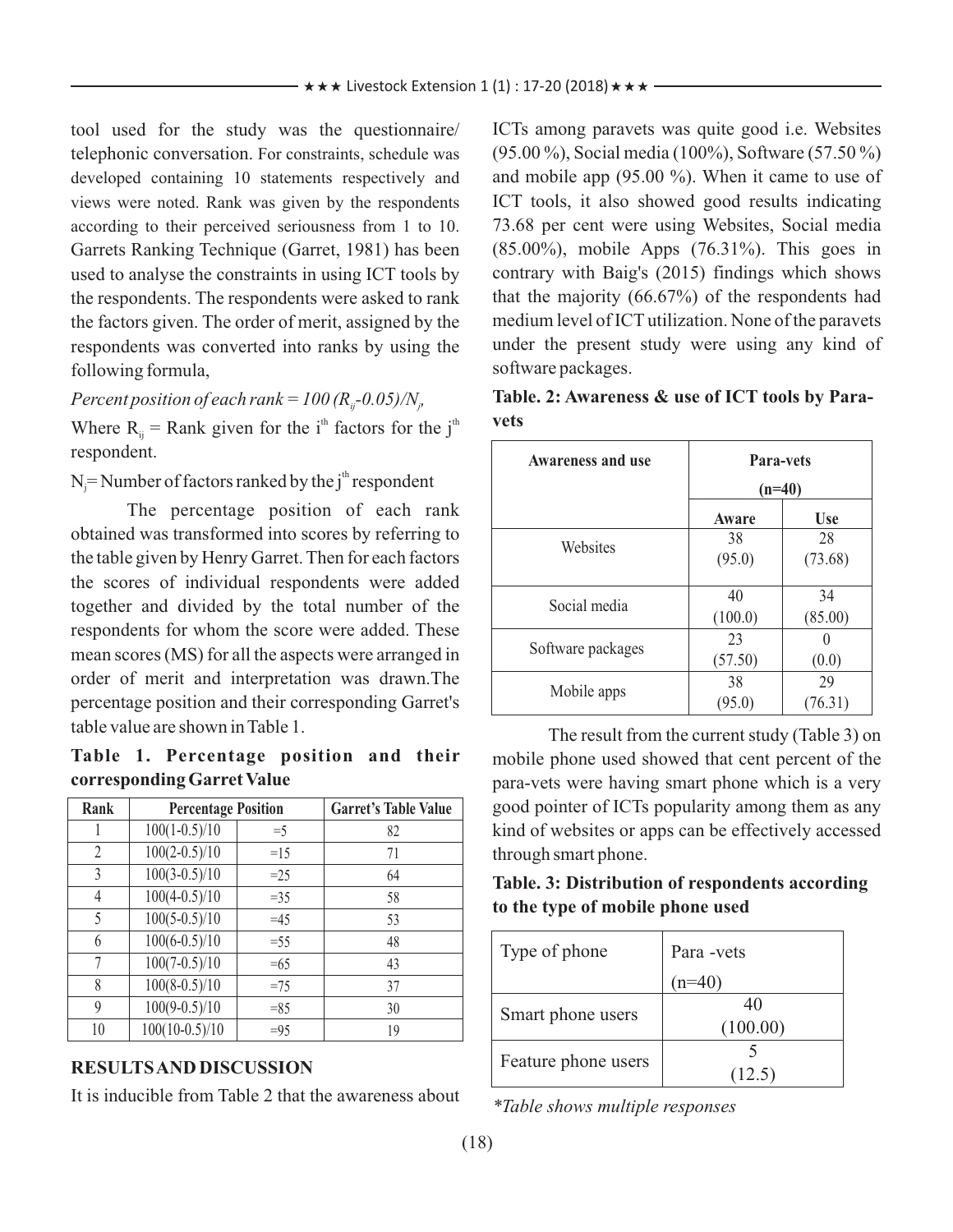The results of use of ICT tools by the paravets for information seeking and sharing among each other given in table 4 shows that Phone call were the most preferred media with utilization score of 2.77 used by 77.50 per cent of the para-vets as it was always used for information seeking and sharing followed by WhatsApp viz., 15.00 per cent of paravets were always using WhatsApp for this purpose next to phone calls with utilization score of 2.00. Use of Emails, SMS and Facebook was less frequents by the respondents. This goes in line with Karimuribo *et al.* (2016) who surveyed that mobile phone is currently used to support livestock production by communicating on animal health and Tamizhkumaran and Nathcimuthu (2016) who studied in Puduchery and found that mobile phones were mostly used by livestock owners to contact with service providers. When it came to the use of mobile apps related to veterinary services, none of the respondents were using any kind of apps related to this.

**Table. 4: Distribution of respondents according to the usage pattern of different ICT tools for information seeking and sharing**

|                                           | Para-vets $(n=40)$ |                  |              |                              |  |  |
|-------------------------------------------|--------------------|------------------|--------------|------------------------------|--|--|
| <b>Information seeking</b><br>and sharing | <b>Always</b>      | <b>Sometimes</b> | <b>Never</b> | <b>Utilization</b><br>scores |  |  |
| Facebook                                  | 0                  | 22               | 18           | 1.55                         |  |  |
|                                           | (0.00)             | (55.00)          | (45.00.0)    |                              |  |  |
| WhatsApp                                  | 6                  | 28               | 6            | 2.00                         |  |  |
|                                           | (15.00)            | (70.00)          | (15.00)      |                              |  |  |
| <b>SMS</b>                                |                    | 33               |              | 1.82                         |  |  |
|                                           | (0.00)             | (82.5)           | (17.5)       |                              |  |  |
| Phone call                                | 31                 | 9                |              | 2.77                         |  |  |
|                                           | (77.50)            | (22.50)          | (0.00)       |                              |  |  |
| Email                                     |                    |                  | 40           | 1.00                         |  |  |
|                                           | (0.00)             | (0.00)           | (100.0)      |                              |  |  |

Table 6 reveals the constraints perceived by the respondents while using ICT tools and that the most serious constraint faced by majority of the par-vets displayed that a great majority felt "ignorance in use of mobile apps related to veterinary services" as the most serious constraint ranked  $1<sup>st</sup>$  with Mean 69.13 followed by unavailability of Veterinary related information thorough ICT which was ranked  $2<sup>nd</sup>$ (Mean=56.40) and Technical incompetency Ranked  $3<sup>rd</sup>$  with Mean 50.65. Slow functioning of tool and lack of training were also perceived as serious constraints hindering the use of ICTs to the fullest by paravets. The results were in line with Baig (2015) and sireesha *et al.* (2014) who said that a great majority of the respondents felt that lack of knowledge in using ICT tools was the emerging problem in ICT utilization by veterinarians, followed by lack of training in ICTs, insufficient number of ICTs in V.Ds, interrupted power supply, internet connectivity problems.

| Table 6: Constraints faced by Veterinarians and |
|-------------------------------------------------|
| Para-vets in using ICT tool                     |

| S.             | <b>Constraints</b>                                               | Para-vets   |             |
|----------------|------------------------------------------------------------------|-------------|-------------|
| No.            |                                                                  | $(n=40)$    |             |
|                |                                                                  | <b>Mean</b> | <b>Rank</b> |
| $\mathbf{1}$   | Technical incompetency                                           | 50.65       | III         |
| $\overline{2}$ | Lack of training                                                 | 49.85       | V           |
| 3              | Ignorance in use of mobile app<br>related to veterinary services | 69.13       | I           |
| $\overline{4}$ | Poor internet connectivity                                       | 48.10       | <b>VII</b>  |
| 5              | Unavailability of veterinary related<br>information through ICT  | 56.40       | $_{\rm II}$ |
| 6              | Slow functioning of tools                                        | 50.53       | IV          |
| $\tau$         | Lack of updating                                                 | 49.00       | VI          |
| 8              | High cost                                                        | 42.23       | IX          |
| 9              | Power failure                                                    | 40.73       | X           |
| 10             | Time constraint                                                  | 48.00       | VIII        |

#### **CONCLUSIONS**

For accessing and sharing information in a greater rate, use of ICT can play a very crucial role. In